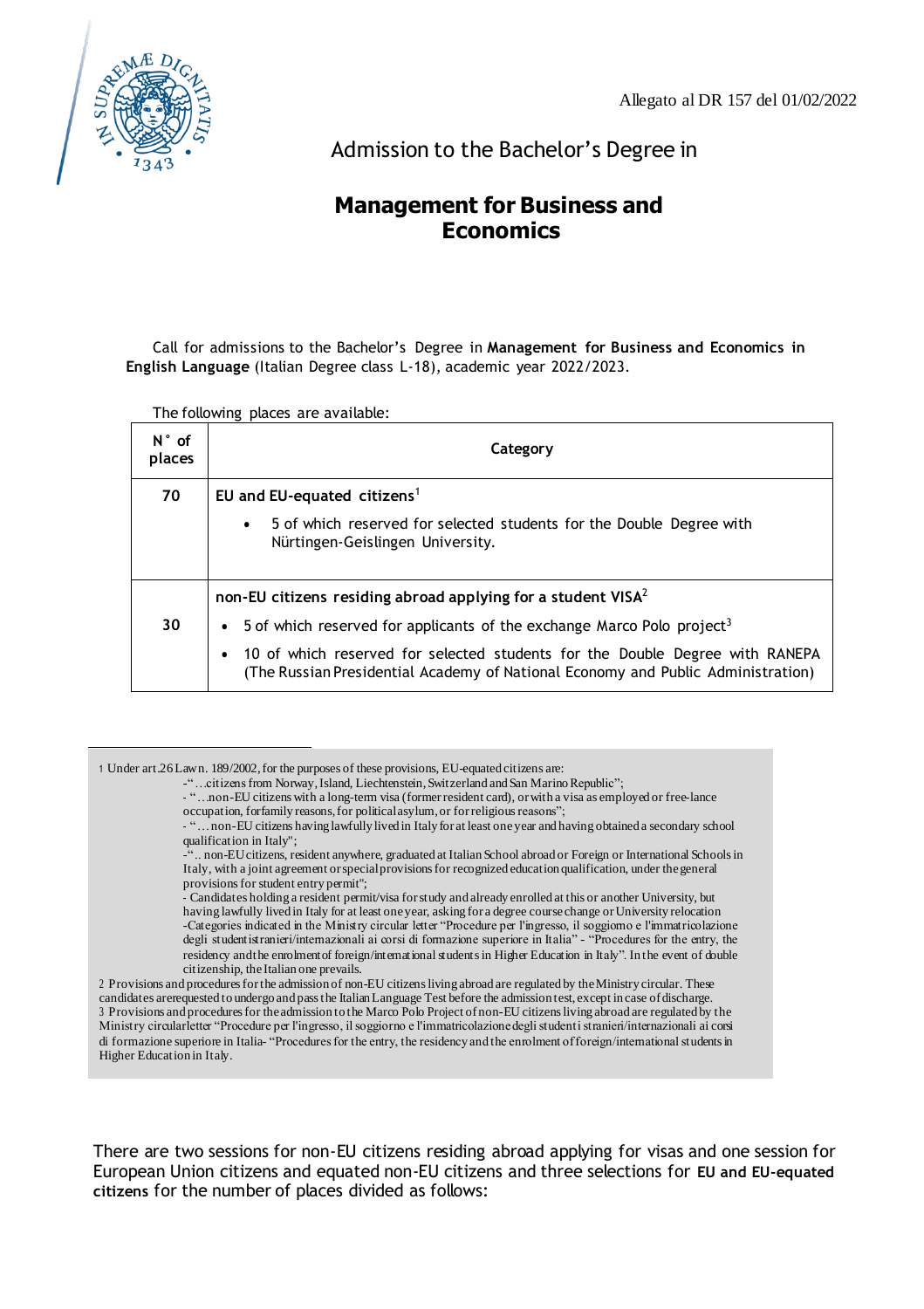| Category                                                                             | Session      | <b>Places</b> | Application<br>opening | Application<br>deadline          | <b>Ranking</b><br>list<br>publicatio<br>n | Place<br>ac ceptance       | Enrolment                                                  | Enrolment deadline |
|--------------------------------------------------------------------------------------|--------------|---------------|------------------------|----------------------------------|-------------------------------------------|----------------------------|------------------------------------------------------------|--------------------|
| Non-EU<br>citizens<br>residing<br>abroad<br>applying for<br>a student<br><b>VISA</b> | п            | 15            | 02 February<br>2022    | by 12.00 AM<br>14 March<br>2022  | 17 March<br>2022                          | 31 March 2022              | Contextualtothe<br>start of the<br>enrolment<br>procedures | within 10 days     |
|                                                                                      | Ш            | 5             | 11 April<br>2022       | by 12.00 AM<br>30 June<br>2022   | 11 July<br>2022                           | Contextualto<br>enrollment | Contextualtothe<br>start of the<br>enrolment<br>procedures | within 10 days     |
|                                                                                      |              |               |                        |                                  |                                           |                            |                                                            |                    |
| EU and<br>EUequated<br>citizens                                                      |              | 5             | 02 February<br>2022    | by 12.00 AM<br>14 March<br>2022  | 17 March<br>2022                          | 31 March 2022              | Contextualtothe<br>start of the<br>enrolment<br>procedures | within 10 days     |
|                                                                                      | $\mathbf{u}$ | 40            | 11 April<br>2022       | by 12.00 AM<br>30 June<br>2022   | 11 July<br>2022                           | Contextualto<br>enrollment | Contextualtothe<br>start of the<br>enrolment<br>procedures | within 10 days     |
|                                                                                      | III          | 20            | 18 July<br>2022        | by 12.00 AM<br>31 August<br>2022 | 6<br>September<br>2022                    | Contextualto<br>enrollment | from6 September                                            | by 13 September    |

The University draws up five distinct rankings, three for EU and EU equated candidates and two for Non-EU candidates residing abroad applying for a student VISA.

Any unused places at the end of the first session will be used for the ranking of the subsequent sessions.

The unassigned places for the non-EU citizens' quota will be available for EU and EU-equated citizens when the final ministerial reassignment at a national level will take place.

# **ADMISSION REQUIREMENTS**

Those who hold a secondary school diploma in accordance with current legislation, or a qualification obtained abroad, recognized as suitable, can participate in the selection. Those who achieve the aforementioned qualifications by 31 December 2022 can also participate. To be included in the relative ranking, candidates must have sustained:

- TOLC-E in English Language provided by CISIA Consortium in one of its [approved](https://tolc.cisiaonline.it/calendario.php?tolc=economia&lingua=inglese) venues and established periods, as scheduled on the CISIA [website](https://www.cisiaonline.it/area-tematica-tolc-cisia/home-tolc-generale/), to be completed by 00.00 AM of each session deadline. The TOLC-E in English Language will be considered as valid only if taken between 1<sup>st</sup> January 2021 and the application submission date. In the event of multiple tests attendance, only the last one in chronological order will be considered as valid.

- or TOLC-E in Italian Language with English section, provided by CISIA Consortium in [one](https://www.cisiaonline.it/area-tematica-tolc-economia/home-tolc-economia/) of its [approved venues](https://www.cisiaonline.it/area-tematica-tolc-economia/home-tolc-economia/) and established periods, as scheduled on the [CISIA website](https://www.cisiaonline.it/area-tematica-tolc-cisia/home-tolc-generale/), to be completed by 00.00 AM of each session deadline. The TOLC-E in Italian Language with English section will be considered as valid only if taken between 1<sup>st</sup> January 2021 and the application submission date. In the event of multiple tests attendance, only the last one in chronological order will be considered as valid.

- or SAT test provided by College Board in one of its [approved](https://satsuite.collegeboard.org/sat/test-center-search) venues and established periods, as scheduled [on the College Board website](https://collegereadiness.collegeboard.org/sat), to be completed by 00.00 AM of each session deadline. The SAT test will be considered as valid, only if taken between 1<sup>st</sup> January 2021 and the application submission date. In the event of multiple test attendance, only the last one in chronological order will be considered as valid. For further information, please see the web site <https://collegereadiness.collegeboard.org/sat>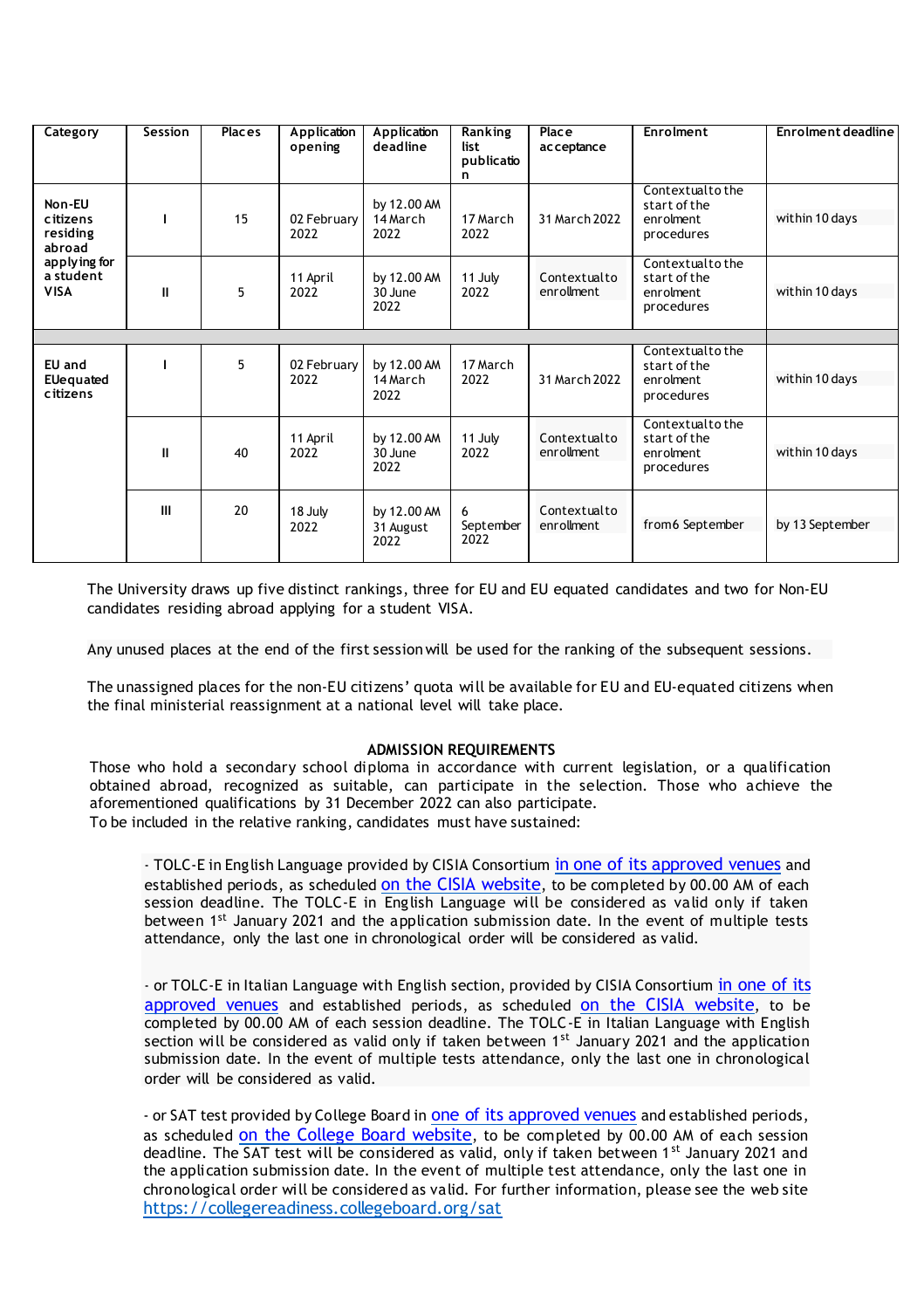- or GMAT test provided by Graduate Management Admission Council [in one of its approved](https://registration.mba.com/testtaker/registration/PolicyAcceptancePage/GMAC?conversationId=687596) [venues](https://registration.mba.com/testtaker/registration/PolicyAcceptancePage/GMAC?conversationId=687596) and established periods, as scheduled on [The Graduate Management Admission](https://www.mba.com/exams/gmat) [Council](https://www.mba.com/exams/gmat) website, to be completed by 00.00 AM of each session deadline. The GMAT test will be  $\overline{\text{considered}}$  as valid, only if taken between 1st January 2021 and the application submission date. In the event of multiple test attendance, only the last one in chronological order will be considered as valid. For further information, please see the web site <https://www.mba.com/exams/gmat>

- or ACT test provided by ACT in one of its approved venues and established periods, as scheduled on the [ACT website](https://cloud.e.act.org/intl-register#south-asia-where), to be completed by 00.00 AM of each session deadline. The ACT test will be considered as valid, only if taken between 1<sup>st</sup> January 2021 and the application submission date. In the event of multiple test attendance, only the last one in chronological order will be considered as valid. For further information, please see the web site [https://cloud.e.act.org/intl](https://cloud.e.act.org/intl-register#south-asia-where)[register#south-asia-where](https://cloud.e.act.org/intl-register#south-asia-where)

The candidates will be able to take one of the required tests (TOLC-E with section in English, ENGLISH TOLC-E, SAT, GMAT, ACT) even remotely-online.

At any time, the University may exclude anyone who does not meet the requirements.

# **APPLICATION**

Applicants are required to:

1. submit application online only at "portale Alice" [www.studenti.unipi.it](http://www.studenti.unipi.it/) by 12.00 AM of each application deadline, interesting the instructions of the instructions provided on [https://matricolandosi.unipi.it/immatricolazioni/management-for](https://matricolandosi.unipi.it/immatricolazioni/management-for-business-and-economics/)[business-and-economics/](https://matricolandosi.unipi.it/immatricolazioni/management-for-business-and-economics/) After the application submission, the system will send a receipt marked by a unique serial

number, which is the only document proving the accurate completion of registration; in the event of a dispute, only candidates that can supply the receipt are allowed to participate.

- 2. register their personal data on the web portal at <https://applymscenglish.unipi.it/valtitnew/web/app.php/en/studenti> by 00.00 AM of each session deadline, select the Bachelor's Degree in Management for Business and Economics and upload the following documentation:
	- − the ENGLISH TOLC-E or TOLC-E with section in English or SAT/GMAT/ACT certification by 00.00 AM of the session deadline day, on pain of being excluded by the ranking;
	- − the eventual English Language certification among those indicated below by 00.00 AM of the session deadline. If not uploaded, the certification will not be assessed.

If the application is not submitted as for point 1, the registration as for point 2 is not allowed. Online applications on the reserved [online](https://applymscenglish.unipi.it/valtitnew/web/app.php/en/studenti) portal will only be considered. No applications will be accepted after the deadline.

#### **RANKING**

Candidates enrolled in the selection who have not taken any TOLC-E in Italian with an English section or ENGLISH TOLC-E or SAT test or GMAT test or ACT test will not be included in the ranking.

For the assessment of the candidates the Admission Committee can assign up to 46 points as follows:

- up to 36 points depending on the score obtained in the TOLC-E in English Language or in the logic, text comprehension and mathematics sections of the TOLC-E in Italian Language or in the **SAT/GMAT/ ACT test corresponding to the tables in annex 1**;

- up to 5 points for the certificate of English language knowledge, only if awarded between  $1^{st}$ January 2019 and the application submission date and among the followings:

- Cambridge assessment English B2 (FCE), minimum score 174;
- Cambridge assessment English C1 (CAE), minimum score 174;
- Cambridge assessment English C2 (CPE), minimum score 180;
- Cambridge assessment English BEC Vantage, minimum score 174;
- Cambridge assessment English BEC Higher minimum score 180;
- IELTS Academic, minimum score 6.0;
- TOEFL IBT, minimum score 90.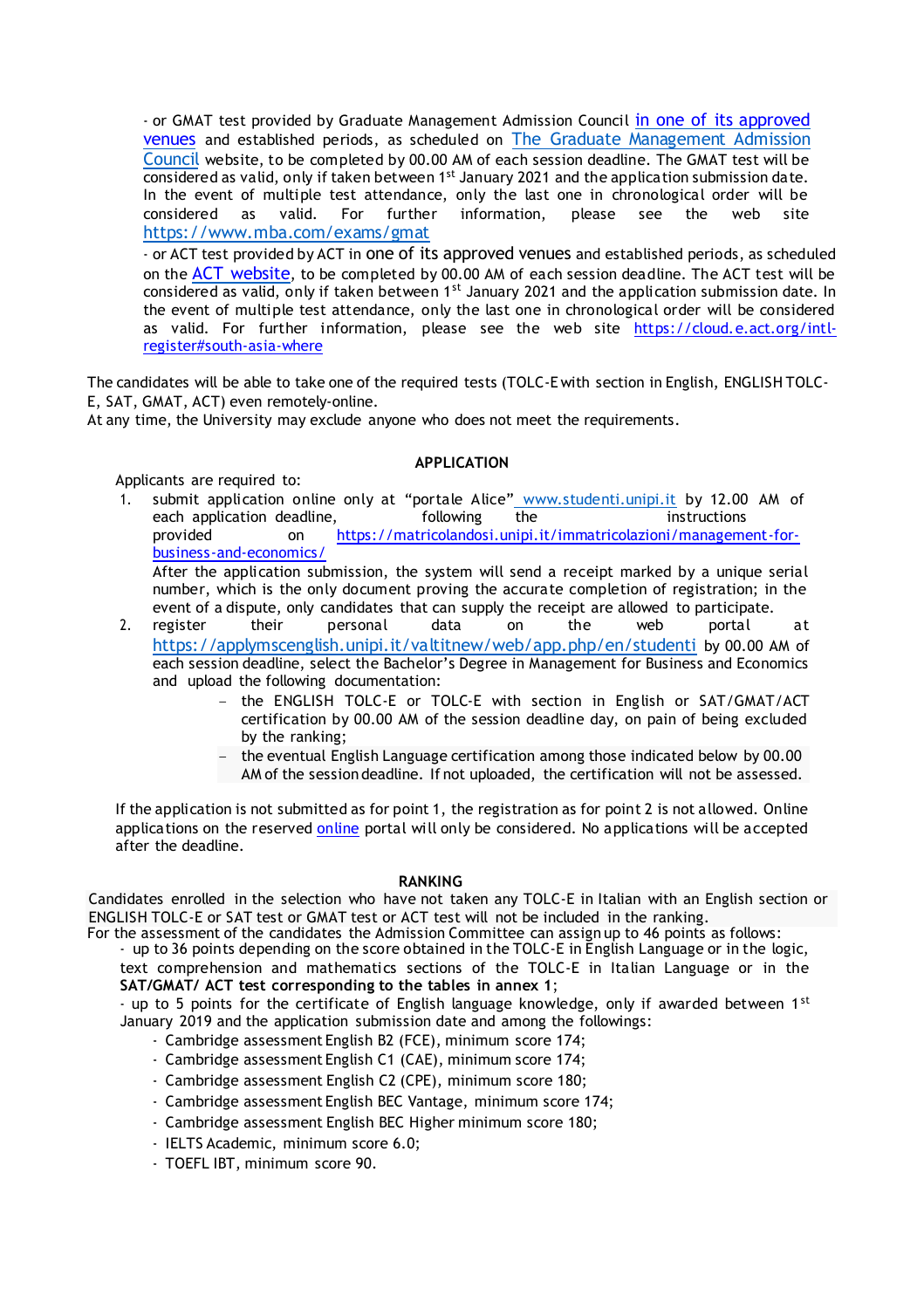- up to 5 points for candidates having passed the exam of Economics (*Principles of Economics and Management*) with a grade equal or more than 27/30 within the Foundation Course programme provided by the University of Pisa.

The youngest candidate shall prevail in the event of equal rankings.

The ranking list will be published at [http://alboufficiale.unipi.it](http://alboufficiale.unipi.it/) and <https://matricolandosi.unipi.it/immatricolazioni/management-for-business-and-economics/>

## **Successful candidates will not receive any personal communication of the ranking list publication**.

The third session ranking list will close at the enrolment deadline that will be established for the academic year 2022/2023. No ranking list replacement will follow after that date.

Candidates in an eligible position in the ranking list but not assigned with a place will not gain any right to enroll in the Bachelor's Degree Course in the following academic years.

Successful candidates shall notify their intention to accept the place offered. No place acceptance will be admitted after the above scheduled deadlines. Place acceptance procedure will be published together with the ranking list.

#### **ENROLLMENT**

#### **DEADLINES**

Successful candidates shall enroll by the mandatory date, which is published together with the ranking list at <https://matricolandosi.unipi.it/immatricolazioni/management-for-business-> [and-economics/](https://matricolandosi.unipi.it/immatricolazioni/management-for-business-)

For the rankings related to the third session, the list of successors by scrolling the rankings, in the event of waives or disqualifications of the winners, and the mandatory enrolment deadline, under the penalty of losing the right, will be published at [https://matricolandosi.unipi.it/immatricolazioni/management-for](https://matricolandosi.unipi.it/immatricolazioni/management-for-business-and-economics/)[business-and-economics/](https://matricolandosi.unipi.it/immatricolazioni/management-for-business-and-economics/)

The procedures for completing enrolment are published together with the ranking.

No personal written communication shall be provided to applicants concerning results.

Successful candidates in the process of graduating in other Degree Programmes are allowed to tentatively enrol following the above schedule. In this event, their enrolment shall be by the enrolment deadline that will be established for the academic year 2022/2023.

#### **GRANTS**

To enhance the number and quality of international students, University of Pisa offers 24 merit- based grants to 24 best international students (only non-EU citizens residing abroad applying for a student VISA), attending the first session, who will enrol for the academic year 2022/2023 to degree courses in English.

Each grant foresees:

- First academic year: € 6,000 (net) and exemption from tuition fees (except the € 140 regional tax and the € 16 revenue stamp)

- Second and third academic year: € 8,000 (net) and a 50% discount of tuition fees, if the student achieved a minimum of 36 CFU/ECTS (I year) and a minimum of 96 CFU/ECTS (II year) with a grade point average of at least 25/30.

Grants will be allocated according to a single ranking drawn up by a specifically appointed Committee that, for the Management for Business and Economics degree course, will assess candidates according to the following criteria:

- admission ranking score;
- final grade of the secondary school diploma converted in the CGPA value (Cumulative Grade Point Average);
- results of the interview;
- country of origin of the candidate, giving priority to the economically most disadvantaged countries.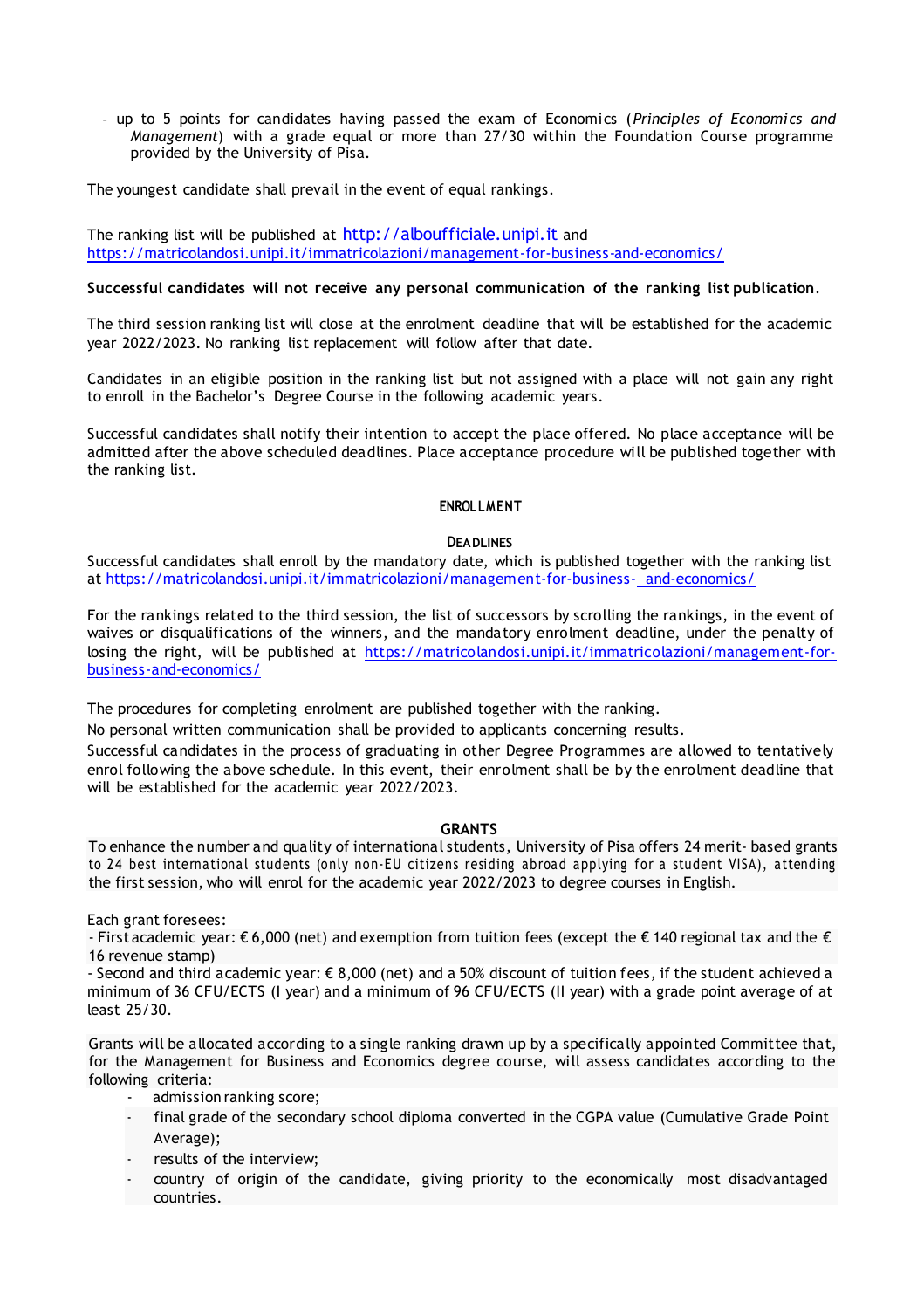Students do not have to apply specifically. The first five international students (non-EU citizens residing abroad applying for a student VISA) admitted with the first session to the Bachelor's Degree in Management for Business and Economics will be interviewed by a special commission of the course of study and will therefore be eligible for the grant. The calendar and procedures for conducting the interviews for the first five candidates admitted to the degree course with the first session will be published together with the ranking. A commission from the University of Pisa will evaluate all students admitted to the University's English degree courses and will choose the best 24 to whom the grant will be awarded.

Grants will be allocated before the enrolment, to allow non-EU citizens applying for VISA proving their means of subsistence to the relevant Italian diplomatic representatives in the pre- enrolment phase.

Grants will be allocated only to international students taking part in the first session, and NOT to those taking part in the subsequent sessions. Further information at

<https://www.unipi.it/index.php/iscriversi-all-universita-di-pisa/item/6003-borse-di-studio-per-merito-di-unipi>

### **ADDITIONAL LEARNING REQUIREMENTS (OBBLIGHI FORMATIVI AGGIUNTIVI - OFA)**

The assignment of additional training obligations (OFA) foresees that:

- Applicants that obtained a score under 14 in the English Language Section of TOLC-E in Italian Language are required to pass an English Language exam (6 CFU/ECTS) before any other degree programme exam (OFA1).
- Applicants that obtained a score ranging between 14 and 17 in the English Language Section of TOLC-E in Italian Language are required to pass an English Language exam (6 CFU/ECTS) by the exam winter session of their first year of programme degree before any other degree programme exam (OFA1).
- TOLC-E in English Language, SAT/GMAT or ACT do not require OFA1, regardless of the score.
- Applicants that obtained a total final ranking score less than 11,5 have to satisfy a further Additional Learning Requirement (OFA2) passing the exam "Principles of Mathematics" (1 CFU/ECTS) or one of the scheduled recovery tests specified for Additional Learning Requirements (ENGLISH TOLC-E) with a score equal or greater than 11,5 by the summer exam session of their first year programme degree; if not, they are not allowed to take any of subsequent year exams.

# **PROCEDURE RESPONSIBILITY**

The person in charge of all administrative procedure is Dr Stefania Milella, in compliance with the Law 241/1990, art. 4 and subsequent amendments and additions. Candidates have the right to access the acts of the admission procedure, in compliance with the terms and conditions of the existing legislation, as well as with the Law 241/1990 implementing the regulation, issued by the Rector Decree no.133, of January 26, 1995, and its subsequent modifications and additions.

#### **DATA PROCESSING**

The personal data provided by the candidate will be processed for the purposes of managing the admission tests to limited attendance degree courses. The processing of personal data will be carried out in an automated and manual manner and will be stored according to the terms of the law. The provision of data is mandatory and any refusal to provide such data results in the impossibility of evaluating the test. The data may be disclosed to third parties who will be in charge of their IT management and will be disseminated for the purposes and within the enrollment deadline. Candidates will be able to exercise their rights governed by sections 2, 3 and 4 of Chapter III of EU Regulation no. 679/2016 (eg. Rights of information and access, of rectification and cancellation, of limitation and opposition to processing, of portability of personal data), by addressing their requests to the email address [concorsinumerochiuso@unipi.it](mailto:concorsinumerochiuso@unipi.it) . The information extended pursuant to art. 13 of the EU Regulation n. 679/2016 can be consulted at the link <https://www.unipi.it/index.php/documenti-ateneo/item/12721> .

#### **PUBLIC ACCESS AND INFORMATION**

This call is published in the Official Journal of the University [http://alboufficiale.unipi.it](http://alboufficiale.unipi.it/) and at <https://matricolandosi.unipi.it/immatricolazioni/management-for-business-and-economics>

For further information:

**Management Business and Economics DepartmentVia C. Ridolfi 10 56124 Pisa [mbe@ec.unipi.it](mailto:mbe@ec.unipi.it) +39 05052216469**

Student Administration Office:

[concorsinumerochiuso@unipi.it](mailto:concorsinumerochiuso@unipi.it) +39 0502213429 Monday-Friday 9.00 AM - 01.00 PM